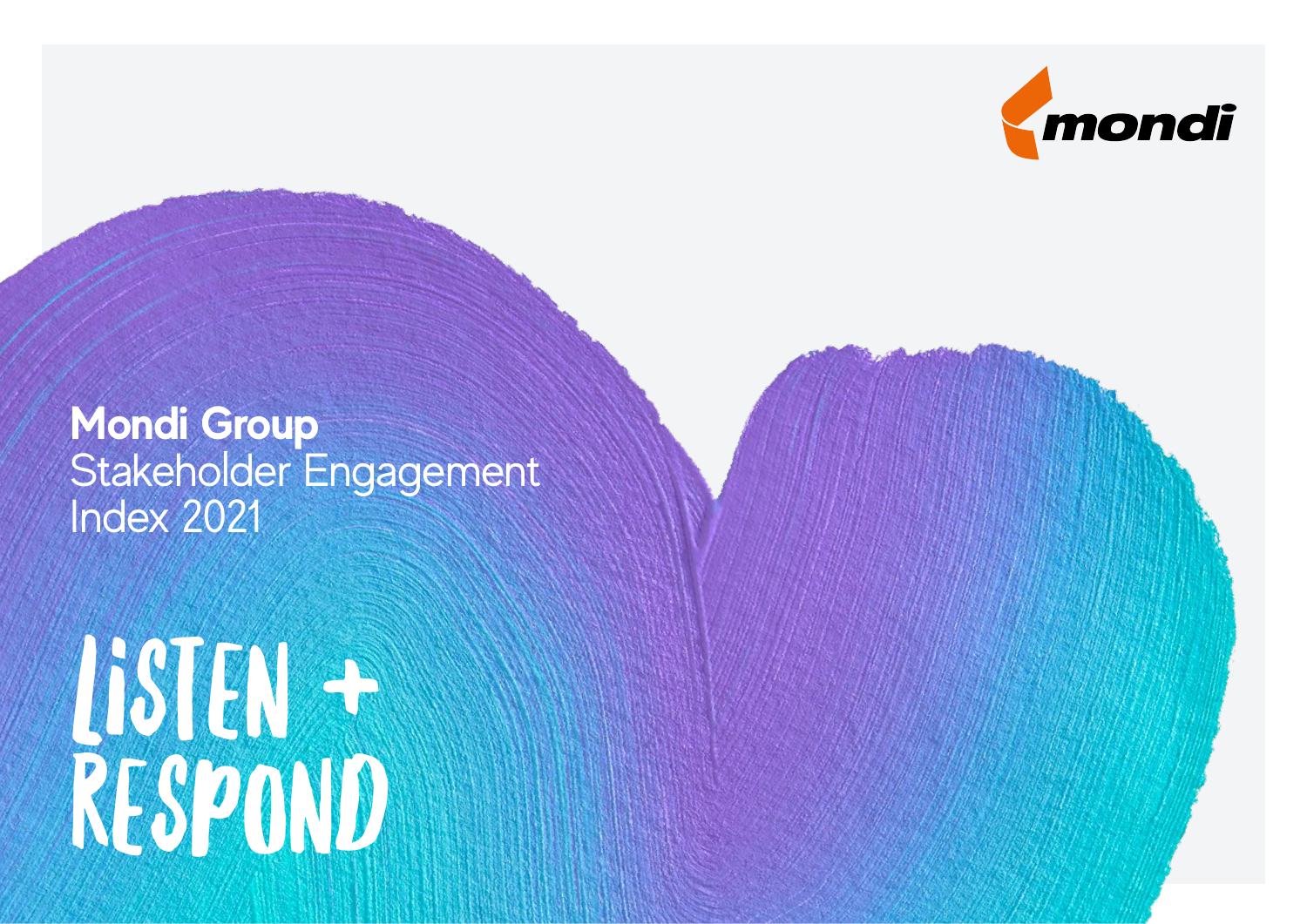$\rightarrow$  (  $\alpha$  )  $\alpha$ 

### **Engagement and collaboration along the value chain is essential to drive progress**

We engage in meaningful global partnerships and multi-stakeholder collaborations that have the potential to bring about positive change. Sharing knowledge, resources and best practice opens up opportunities to identify sustainable solutions across the value chain. This Stakeholder Engagement Index provides a detailed list of Mondi's key stakeholders, topics most important to them and our activities and response in 2021. A summary overview can be found within our Sustainable Development report 2021 on page 99-100.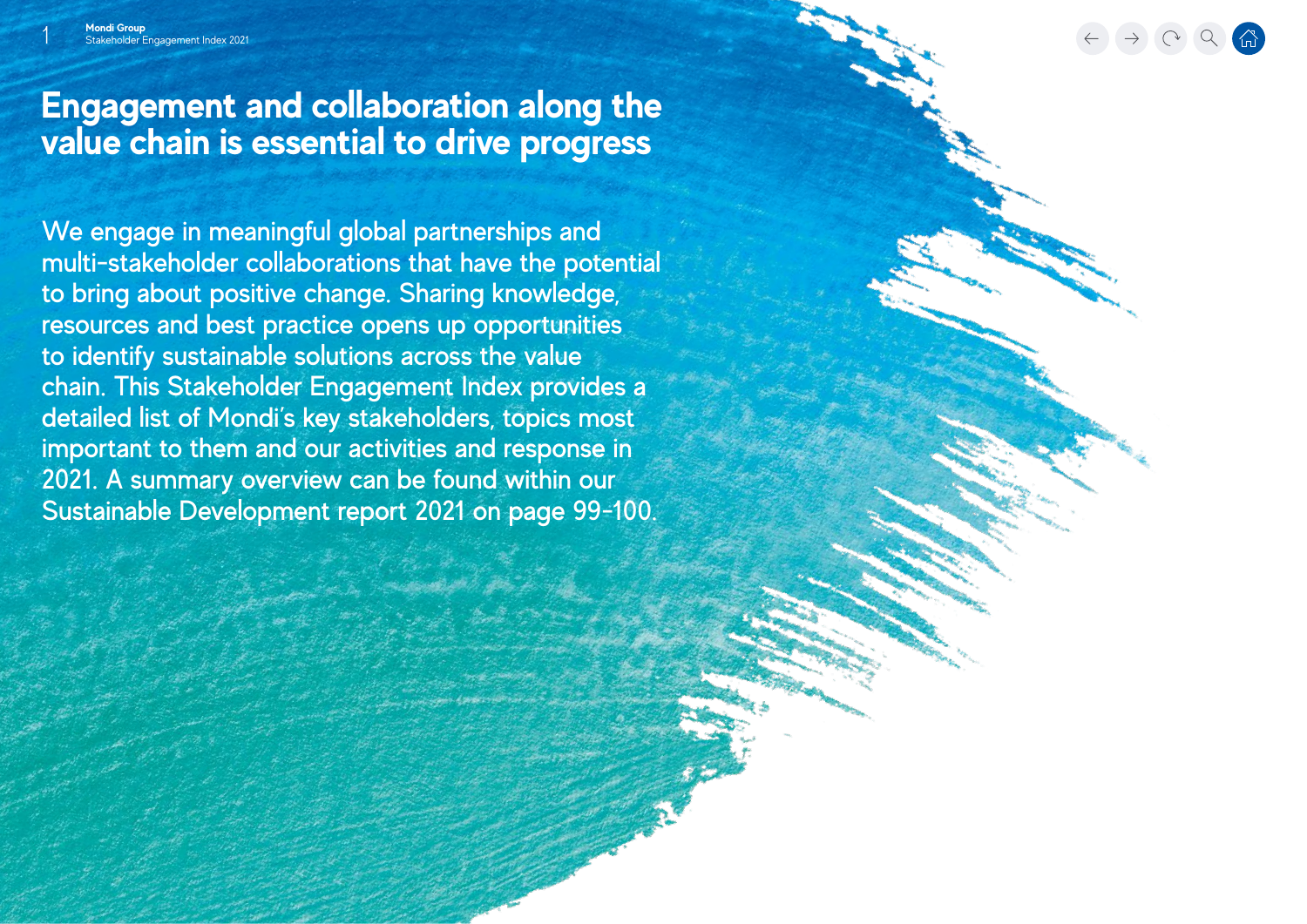| Stakeholder group | Why we engage                                                                                                                                                                                                                                                                                                                                                                                                                                                                               | Topics important to stakeholder group                                                                                                                                                                                                                                                                                                                                                                                                                                                                                                                                                       | How we engage                                                                                                                                                                                                                                                                                                                                                                                                                                                                                                                                                                                                                                                                                                                                                                                                                                                                                                                                                                                                                                                                                                                                                                                                                                                                                                                                                                                                                                                                                                                                                                                                                                                                                                                                                                                                                                                                                                                                                                 |
|-------------------|---------------------------------------------------------------------------------------------------------------------------------------------------------------------------------------------------------------------------------------------------------------------------------------------------------------------------------------------------------------------------------------------------------------------------------------------------------------------------------------------|---------------------------------------------------------------------------------------------------------------------------------------------------------------------------------------------------------------------------------------------------------------------------------------------------------------------------------------------------------------------------------------------------------------------------------------------------------------------------------------------------------------------------------------------------------------------------------------------|-------------------------------------------------------------------------------------------------------------------------------------------------------------------------------------------------------------------------------------------------------------------------------------------------------------------------------------------------------------------------------------------------------------------------------------------------------------------------------------------------------------------------------------------------------------------------------------------------------------------------------------------------------------------------------------------------------------------------------------------------------------------------------------------------------------------------------------------------------------------------------------------------------------------------------------------------------------------------------------------------------------------------------------------------------------------------------------------------------------------------------------------------------------------------------------------------------------------------------------------------------------------------------------------------------------------------------------------------------------------------------------------------------------------------------------------------------------------------------------------------------------------------------------------------------------------------------------------------------------------------------------------------------------------------------------------------------------------------------------------------------------------------------------------------------------------------------------------------------------------------------------------------------------------------------------------------------------------------------|
| Our employees     | Our people make Mondi. By engaging with our employees and<br>creating positive experiences for them, we shape our culture<br>and live our values. We foster open dialogue to provide an<br>opportunity to identify and resolve challenges together, as well as<br>identify and support development initiatives so that our employees<br>are empowered to drive our business forward. We also want to<br>be an employer of choice so that we can attract and retain the<br>necessary skills. | - Fair working conditions (such as wages, working<br>hours, freedom of association, etc.)<br>- Safety and health<br>- Diversity, inclusion and respect for human rights<br>- Recognition, fair assessment and feedback, and<br>succession planning<br>- Development and training opportunities<br>Open and honest dialogue and communication<br>- Effective grievance mechanisms<br>- Fair process for restructuring and closure<br>- COVID-19 pandemic<br>- Strong sustainability culture and performance<br>- Our MAP2030 sustainability commitments, and<br>climate change in particular | - Biennial Group-wide employee survey<br>- Other surveys such as integration surveys for new acquisitions, onboarding surveys for new employees<br>and pulse check surveys<br>- Regular local briefing sessions by managers<br>- Group-wide intranet (planetmondi) and other electronic communication and publications<br>- Virtual colleague conversations and regular personal video messages from our leaders<br>- Recognition schemes, e.g. You Make Mondi<br>- Internal conferences and leadership forums such as the European Communication Forum<br>- Labour and trade unions and employee representative bodies<br>- Performance and Development Reviews, Individual Development Plans and 360° feedback<br>- Employee training programmes and workshops, including Mondi Academy and health & safety programmes<br>- (Reverse) mentoring and coaching programmes<br>- Pre-shut critical task sessions with mills and large contractor companies<br>- Critical task training for employees conducting high risk activities<br>- Annual 'Making a Difference Day' (MADD)<br>- Mondi Diamond Awards to recognise outstanding projects<br>- Socio-economic assessment toolbox (SEAT) process at our mills and forestry operations<br>- Independent, confidential and anonymous grievance platform, SpeakOut<br>- Other formal grievance mechanisms at our operations<br>More about how we engaged with our employees in 2021 can be found in our<br>Sustainable Development report 2021<br>$-MAP2030$ , pages $19-20$<br>- Development of 'Path to Circularity' quideline for our products, page 27<br>- Build skills that support long-term employability, pages 36-38<br>- Providing purposeful employment for all of us in a diverse and inclusive workplace, pages 39-42<br>- Create an environment that enables a positive work-life experience, valuing our safety, health and mental<br>wellbeing, pages 43-48<br>- Setting a meaningful Net-Zero target, page 52 |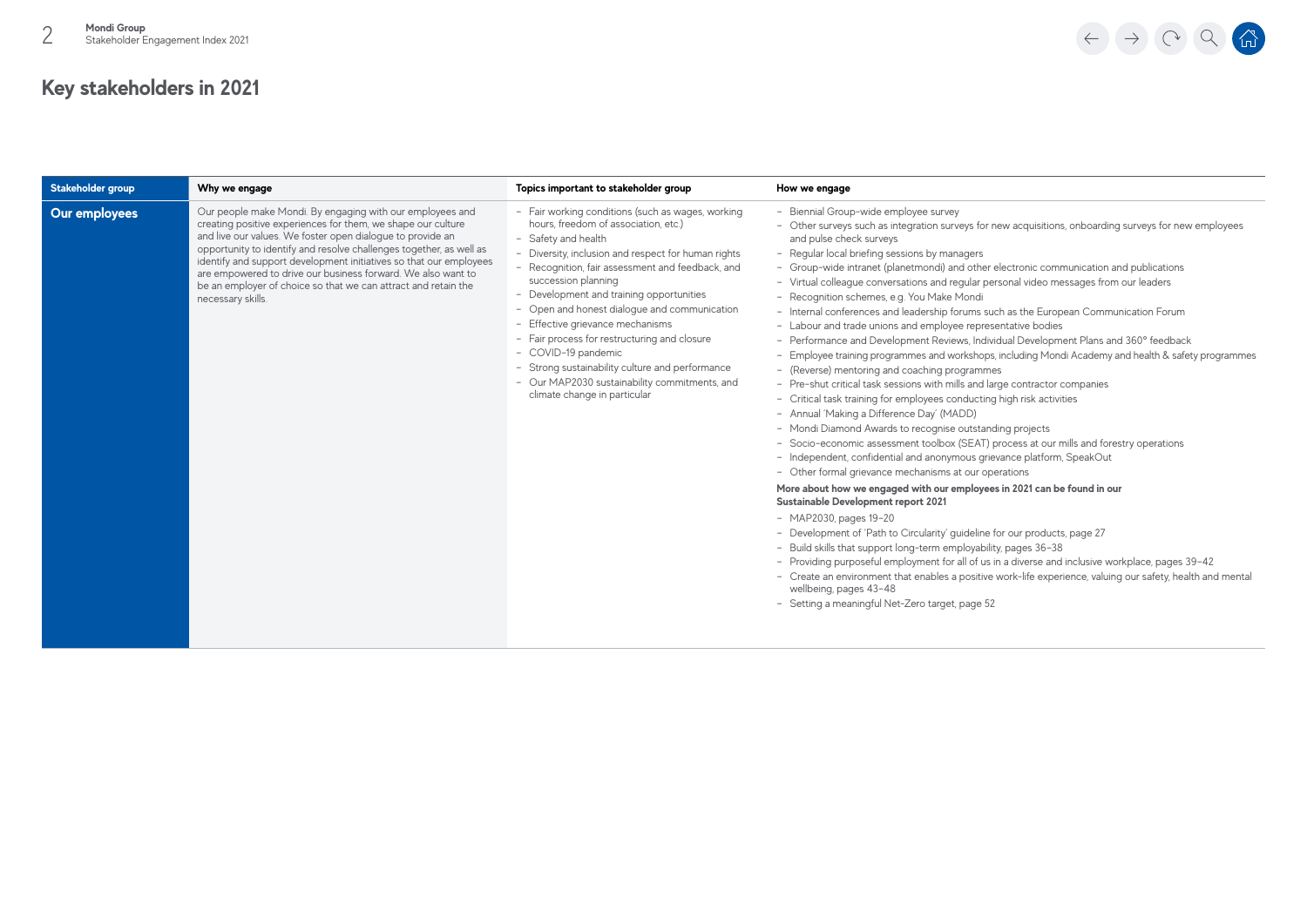| Stakeholder group                       | Why we engage                                                                                                                                                                                                                                                                                                                                                                                                                                                          | Topics important to stakeholder group                                                                                                                                                                                                                                                                                                                                                                                            | How we engage                                                                                                                                                                                                                                                                                                                                                                                                                                                                                                                                                                                                                                                                                                                                                                                                                                                                                                                                                                                                                                                                                                                                                                                                                                                                                                                                                                                                           |
|-----------------------------------------|------------------------------------------------------------------------------------------------------------------------------------------------------------------------------------------------------------------------------------------------------------------------------------------------------------------------------------------------------------------------------------------------------------------------------------------------------------------------|----------------------------------------------------------------------------------------------------------------------------------------------------------------------------------------------------------------------------------------------------------------------------------------------------------------------------------------------------------------------------------------------------------------------------------|-------------------------------------------------------------------------------------------------------------------------------------------------------------------------------------------------------------------------------------------------------------------------------------------------------------------------------------------------------------------------------------------------------------------------------------------------------------------------------------------------------------------------------------------------------------------------------------------------------------------------------------------------------------------------------------------------------------------------------------------------------------------------------------------------------------------------------------------------------------------------------------------------------------------------------------------------------------------------------------------------------------------------------------------------------------------------------------------------------------------------------------------------------------------------------------------------------------------------------------------------------------------------------------------------------------------------------------------------------------------------------------------------------------------------|
| <b>Our customers</b>                    | Evolving consumer preferences and increasing demands on<br>our products require close cooperation with our customers<br>to understand their needs and anticipate market trends.<br>Our engagement helps us to prioritise long-term success for<br>our business and our customers by providing an opportunity<br>to develop innovative, sustainable packaging solutions, build<br>strong relationships with customers and help them to achieve<br>their own objectives. | - Sustainable packaging and paper products<br>and solutions<br>- Product innovation<br>- Quality and service<br>- Circular economy<br>- Responsible sourcing<br>- Reliable partner, reduced reputation risk and<br>increased transparency<br>- Product safety<br>- Design for recycling<br>- Primary data for Scope 3 calculations                                                                                               | - Key account manager relationships<br>- Regular customer satisfaction surveys<br>- Digital customer interfaces<br>- Collaboration on product innovation<br>- Virtual and hybrid customer and industry events, exhibitions and webinars<br>- Multi-stakeholder initiatives, e.g. 4evergreen, CEFLEX and CELAB<br>- Participation in supplier sustainability rating platforms, e.g. EcoVadis<br>- Customer questionnaires and surveys<br>- Participation in benchmarking and transparency initiatives, such as CDP and Paper Profile<br>- Development of a Life Cycle Assessment tool (PIA) to provide Product Impact Assessments<br>to interested customers<br>- Ongoing conversations and exchange<br>More about how we engaged with our customers in 2021 can be found in our<br>Sustainable Development report 2021<br>- Circular Driven Solutions, pages 24-34<br>- Taking Action on Climate, pages 49-67<br>- Responsible Business Practices - Procurement, pages 85-91                                                                                                                                                                                                                                                                                                                                                                                                                                            |
| Our suppliers and<br><b>contractors</b> | We partner with our suppliers to find solutions to the social and<br>environmental challenges we collectively face across the value<br>chain, encouraging supply chain transparency and promoting<br>fair working conditions. We work closely with our contractors to<br>mitigate risks and improve practices, ensuring they follow Mondi<br>policies in areas such as safety, transparency and business ethics.                                                       | - Fair and transparent tender process<br>- Support of small-, medium- and local enterprises<br>- Local procurement<br>- Secure, long-term contracts<br>- Supplier diversity<br>- Capacity building and resource support<br>- Safety and health (contractors)<br>- Sustainability along the supply chain<br>- Human rights in the supply chain<br>- Deforestation-free supply chain<br>- Primary data for our Scope 3 calculation | - Tender processes and supplier relationship management<br>- Strategic supplier partnerships<br>- Responsible Procurement process and Due Diligence Management System<br>- Regular compliance and risk assessments of key suppliers<br>- Pre-shut critical task sessions with mills and large contractor companies<br>- Meetings, workshops and training on our corporate requirements<br>- Engagement with forest certification schemes such as FSC™ and PEFC™ to ensure fit-for-purpose<br>certification<br>- Contract managers to facilitate liaison between contracting companies and Mondi Safety Health<br>and Environment (SHE) professionals<br>- Socio-economic Assessment Toolbox (SEAT) process at our mills and forestry operations<br>- Independent, confidential and anonymous grievance platform, SpeakOut<br>- Engaging with suppliers and logistic providers to be able to replace average Scope 3 factors<br>(from data sources such as Ecoinvent) with primary data from the supplier and logistic provider<br>More about how we engaged with our suppliers and contractors in 2021 can be found in our<br>Sustainable Development report 2021<br>- Create an environment that enables a positive work-life experience, valuing our safety,<br>health and mental wellbeing, pages 43-48<br>- Created by Empowered People, pages 35-48<br>- Responsible Business Practices - Procurement, pages 85-91 |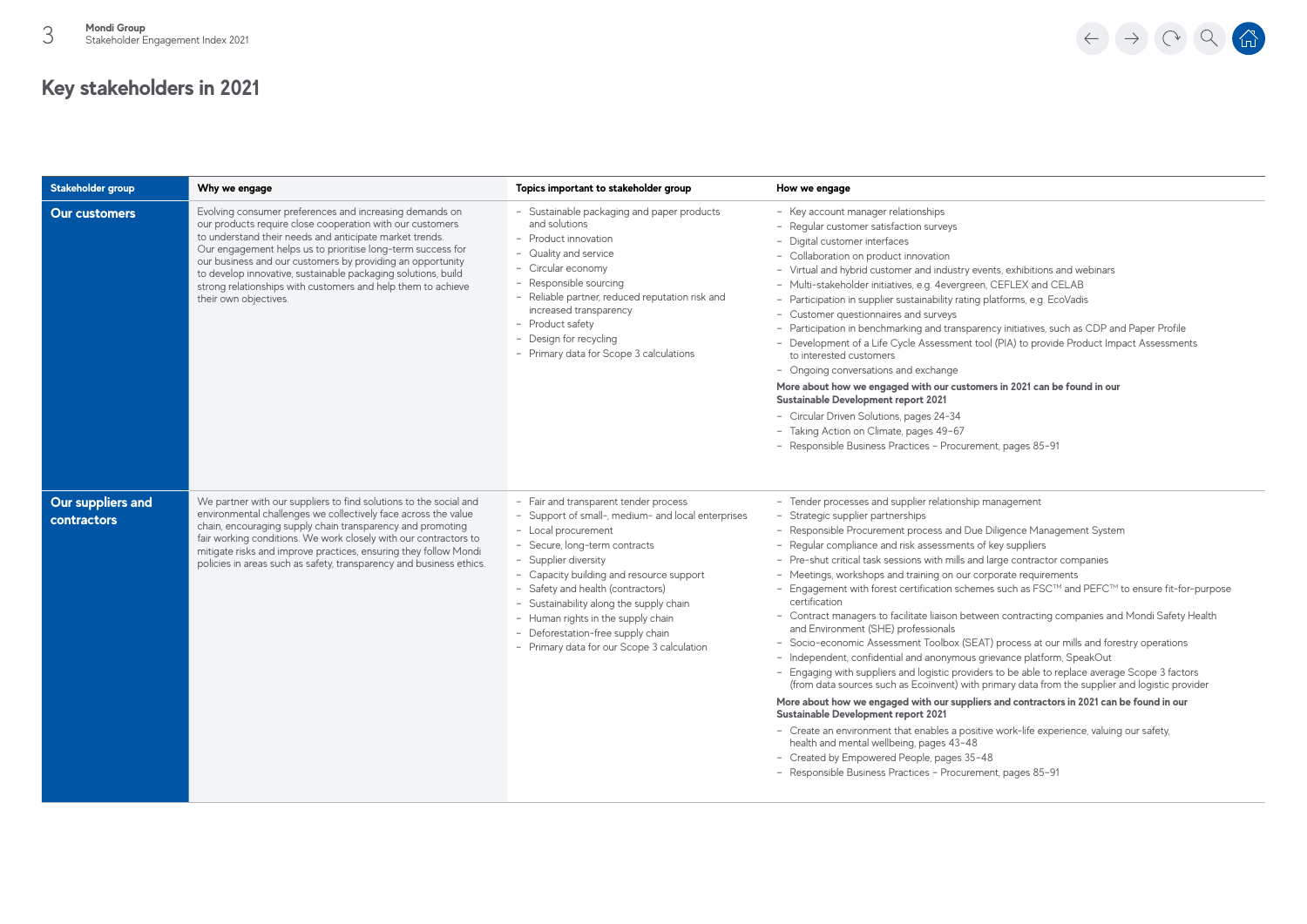| Stakeholder group      | Why we engage                                                                                                                                                                                                                                                                                                                                                                                                                                                                                                                  | Topics important to stakeholder group                                                                                                                                                                                                                                                                                                                                                                                                                                 | How we engage                                                                                                                                                                                                                                                                                                                                                                                                                                                                                                                                                                                                                                                                                                                                                                                                                                                                                                                                                                      |
|------------------------|--------------------------------------------------------------------------------------------------------------------------------------------------------------------------------------------------------------------------------------------------------------------------------------------------------------------------------------------------------------------------------------------------------------------------------------------------------------------------------------------------------------------------------|-----------------------------------------------------------------------------------------------------------------------------------------------------------------------------------------------------------------------------------------------------------------------------------------------------------------------------------------------------------------------------------------------------------------------------------------------------------------------|------------------------------------------------------------------------------------------------------------------------------------------------------------------------------------------------------------------------------------------------------------------------------------------------------------------------------------------------------------------------------------------------------------------------------------------------------------------------------------------------------------------------------------------------------------------------------------------------------------------------------------------------------------------------------------------------------------------------------------------------------------------------------------------------------------------------------------------------------------------------------------------------------------------------------------------------------------------------------------|
| <b>Our communities</b> | Our businesses are more likely to succeed when they are part<br>of healthy, prosperous and dynamic communities. Ongoing<br>and transparent dialogue with local communities enables us<br>to collaboratively address challenges, understand and manage<br>risks, generate employment and business opportunities, improve<br>performance and build trust. We invest directly in the communities<br>where we operate, supporting health, education, environmental<br>protection, local enterprise and infrastructure development. | - Employment and enterprise support<br>- Community health and negative impacts from our<br>production sites or from activities related to our<br>production (e.g. road traffic, noise)<br>- Investment in local infrastructure, such as education.<br>roads, healthcare services, wastewater treatment.<br>energy provision, etc.<br>- Prioritising local suppliers<br>- Supporting small and medium-sized enterprises<br>- Being a good neighbour                    | - SEAT engagement process<br>- Community engagement and social investments<br>- Open days and visits to our sites (due to COVID-19 restrictions, these were limited during 2021)<br>- Partnering with communities and other stakeholders on development initiatives<br>- Collaboration with 'Komi Voytyr', the public movement of the indigenous people in Komi<br>- Independent, confidential and anonymous grievance platform, SpeakOut<br>- Dedicated telephone lines at some of our large operations<br>- Various feedback mechanisms, such as company newsletters and community forums, to discuss current<br>and future operational issues and performance<br>- Engaging with communities after complaints to find the reasons and set measures to avoid<br>reoccurrences where possible<br>More about how we engaged with our communities in 2021 can be found in our<br>Sustainable Development report 2021<br>- Responsible Business Practices - Communities, pages 79-84 |
| <b>Our investors</b>   | We actively and regularly engage with our investors and analysts to<br>communicate our performance and use the feedback to inform our<br>strategy and decision-making. Our relationship with debt investors<br>and banks as key providers of capital to the Group, together with<br>credit rating agencies, ensures we have access to funding for<br>investment opportunities through the business cycle.                                                                                                                      | Strategy, financial performance and market dynamics<br>- Governance and remuneration<br>- Transparent communication of our ESG<br>performance, e.g. disclosure of the financial impact<br>of climate-related risks and opportunities in<br>accordance with the TCFD recommendations<br>- Anti-corruption and ethical business conduct<br>- Increasing focus on climate change, circular<br>economy, diversity and inclusion, the supply chain<br>and impact valuation | - Integrated and Sustainable Development reports<br>- Annual General Meetings<br>- Results presentations and trading update calls<br>- Roadshows, telephone calls and other meetings<br>- Questionnaires and ad hoc questions and requests<br>- Independent disclosure platforms for investors, such as CDP<br>- Publication of TCFD-related risks and opportunities<br>- Site visits and capital market days<br>- Investor perception studies<br>Read more about how we engaged with investors in 2021 in our Integrated report 2021<br>- Stakeholder engagement (page 21)<br>- Corporate governance report (page 111-112)<br>- Remuneration report (page 138)                                                                                                                                                                                                                                                                                                                    |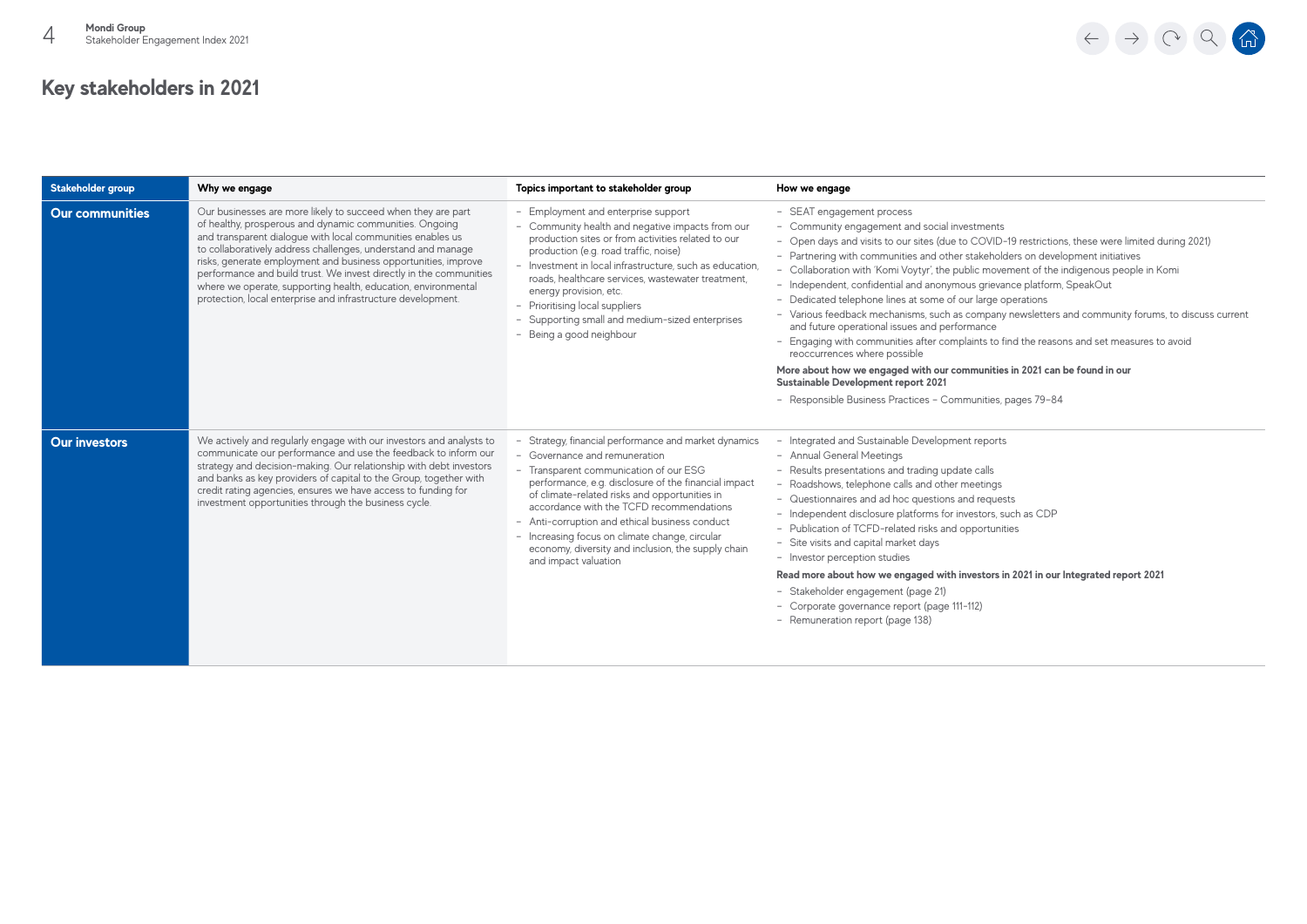

| Stakeholder group                                          | Why we engage                                                                                                                                                                                                                                                                                                                                                                                                                                                                                                                                      | Topics important to stakeholder group                                                                                                                                                                                                                                                                                                                         | How we engage                                                                                                                                                                                                                                                                                                                                                                                                                                                                                                                                                                                                                                                                                                                                                                                                                                                                                                                                                                           |
|------------------------------------------------------------|----------------------------------------------------------------------------------------------------------------------------------------------------------------------------------------------------------------------------------------------------------------------------------------------------------------------------------------------------------------------------------------------------------------------------------------------------------------------------------------------------------------------------------------------------|---------------------------------------------------------------------------------------------------------------------------------------------------------------------------------------------------------------------------------------------------------------------------------------------------------------------------------------------------------------|-----------------------------------------------------------------------------------------------------------------------------------------------------------------------------------------------------------------------------------------------------------------------------------------------------------------------------------------------------------------------------------------------------------------------------------------------------------------------------------------------------------------------------------------------------------------------------------------------------------------------------------------------------------------------------------------------------------------------------------------------------------------------------------------------------------------------------------------------------------------------------------------------------------------------------------------------------------------------------------------|
| <b>Industry associations</b><br>and NGOs                   | We are a member of a number of industry associations and<br>we work with local and global NGOs in multi-stakeholder<br>collaborations where together we can bring about meaningful<br>change. Shared resources and best practice provide an opportunity<br>for multi-stakeholder collaborations to find sustainable solutions<br>along the entire value chain. We are involved in developing<br>and sharing industry best practices related to climate change,<br>the circular economy, sustainable forestry, human rights and<br>business ethics. | - Climate change<br>- Deforestation and sustainable forestry<br>- Water stewardship<br>- Biodiversity and ecosystem stewardship<br>- Diversity and inclusion<br>- Resource efficiency<br>- Circular economy and bioeconomy<br>- Responsible sourcing (and human rights)<br>- Rights of communities and indigenous people<br>- Support for research programmes | - Meetings, conferences and forums<br>- Panel discussions and dialogues<br>- Multi-stakeholder collaborative platforms, e.g. WBCSD Forest Solutions Groups, Boreal Forest Platform,<br>4evergreen, CEFLEX and others<br>- Global and local (multi-stakeholder) partnerships and agreements<br>- Memberships, such as Cepi, Ellen MacArthur Foundation's New Plastics Economy, FSC and PEFC<br>- Independent, confidential and anonymous grievance platform, SpeakOut<br>More about how we engaged with our industry associations and NGOs in 2021 can be found in our<br>Sustainable Development report 2021<br>- Circular Driven Solutions, pages 24-34<br>- Taking Action on Climate, pages 49-67<br>- Responsible Business Practices - Environmental performance, pages 69-76<br>- Responsible Business Practices - Communities, pages 79-84<br>- Responsible Business Practices - Procurement, pages 85-91                                                                          |
| <b>National and local</b><br>governments and<br>regulators | Non-compliance with legal and governance requirements and<br>globally established responsible business conduct in any of the<br>jurisdictions in which we operate could expose us to significant risk.<br>We are also required to comply with permit requirements and to<br>meet local, national and international laws. We engage with national<br>and local governments and regulators to share our intentions,<br>understand their concerns and priorities, and find mutually<br>beneficial solutions.                                          | - Compliance with permits and regulations<br>- Payment of taxes to governments<br>- Infrastructure and local development<br>- Local employment<br>- Consideration of a business/industry perspective<br>when developing new regulations<br>- Adoption of sustainability best practices across the<br>forest sector                                            | - Engagement through industry associations, such as Cepi and Flexible Packaging Europe, as well as other<br>regional and national associations<br>- Participation in consultation processes of new laws and regulations<br>- Ongoing monitoring and reporting of legal non-compliances<br>- Agreements with regulators and government authorities to set commitments to meet common goals<br>- Global and local (multi-stakeholder) partnerships and agreements to address community concerns and<br>initiatives, such as the agri-villages project and the mobile health clinics in South Africa<br>More about how we engaged with national and local governments and regulators in 2021 can be found<br>in our Sustainable Development report 2021<br>- Circular Driven Solutions, pages 24-34<br>- Taking Action on Climate, pages 49-67<br>- Responsible Business Practices - Environmental performance, pages 69-76<br>- Responsible Business Practices - Communities, pages 79-84 |
| <b>Research institutions</b><br>and academia               | Science plays an essential role in informing our management<br>practices and our work on the ground, from how we manage<br>our forests and impacts of climate change on our sector to<br>energy efficiency and setting science-based GHG emissions<br>reduction targets.<br>To see the impact of our activities and to improve our effectiveness,<br>we depend on robust evidence provided by scientific research.                                                                                                                                 | - Ongoing funding and support for research<br>programmes and projects<br>- Promoting the value of science to help develop<br>practical sustainable business solutions<br>- R&D support for the development of alternative<br>solutions (e.g. utilisation of renewable by-products<br>from the pulp process as raw materials in<br>the industry)               | - Forums, roundtables, dialogues and panel discussions<br>- Research funding and collaboration with local science and research institutions, e.g. Stellenbosch<br>University, Institute of Biology of the Komi Science Centre, Graz University of Technology, etc.<br>- International partnerships, such as our IUFRO-Mondi Forests and Climate Change partnership<br>More about how we engaged with our research institutions and academia in 2021 can be found in our<br>Sustainable Development report 2021<br>- Circular Driven Solutions, pages 24-34<br>- Taking Action on Climate, pages 49-67                                                                                                                                                                                                                                                                                                                                                                                   |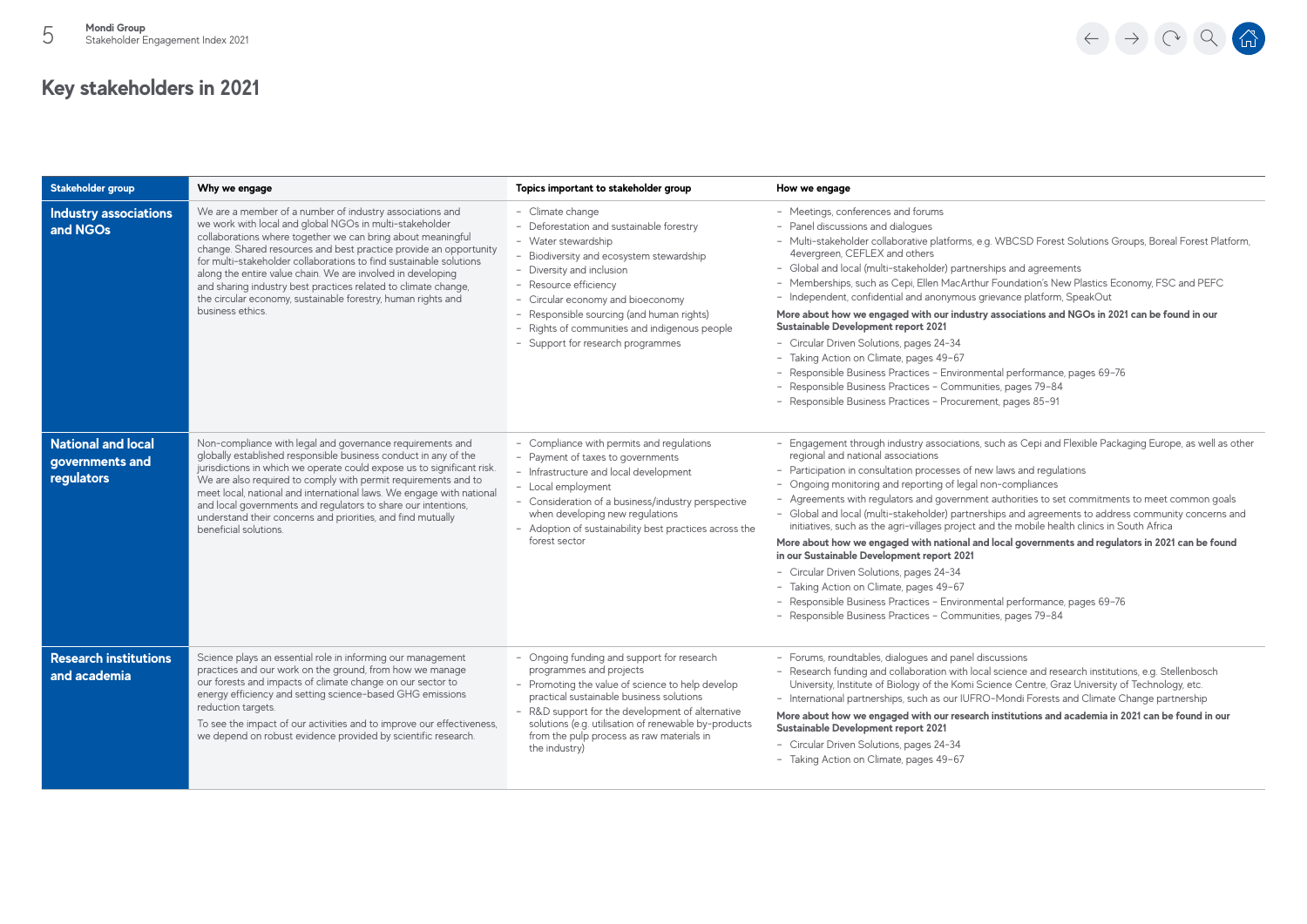

| <b>Collaborative platforms</b><br>and initiatives                               | Why we engage                                                                                                                                                                                                                                                                                                                                                                                                             | How we engaged in 2021                                                                                                                                                                                                                                                                                                                                                                                                                                                                                                                                                                                                                                                                                                                                                |
|---------------------------------------------------------------------------------|---------------------------------------------------------------------------------------------------------------------------------------------------------------------------------------------------------------------------------------------------------------------------------------------------------------------------------------------------------------------------------------------------------------------------|-----------------------------------------------------------------------------------------------------------------------------------------------------------------------------------------------------------------------------------------------------------------------------------------------------------------------------------------------------------------------------------------------------------------------------------------------------------------------------------------------------------------------------------------------------------------------------------------------------------------------------------------------------------------------------------------------------------------------------------------------------------------------|
| <b>4evergreen</b>                                                               | Mondi joined the 4evergreen alliance at its inception in 2019. It is a cross-<br>value chain collaboration supporting the role of fibre-based packaging in a<br>circular economy, contributing to a climate neutral and sustainable society.<br>4evergreen currently has over 90 members, from waste collectors, to<br>recycler, manufacturers, converters and brand owners.                                              | The goal of 4evergreen is to raise the overall recycling rate of fibre-based packaging to 90% by 2030 by focusing on the packaging types that have a low<br>current rate, in particular household and on-the-go food packaging. There are four technical workstreams: developing a recyclability evaluation protocol<br>looking at what is best practice for recycling systems in different regions; designing for circularity guidelines; guidelines for improved collection and sorting; and<br>innovation. Mondi is participating in all technical workstreams as well as in the information and advocacy workstream.                                                                                                                                              |
| <b>AIM (the European</b><br><b>Brands Association)</b>                          | AIM is the European Brands association representing brand manufacturers<br>in Europe on key issues which affect their ability to design, distribute and<br>market their brands.                                                                                                                                                                                                                                           | In 2021, AIM launched HolyGrail 2.0 with Mondi and over 85 other partners across the value chain. Our goal is to assess whether pioneering digital<br>watermarking technology can enable better sorting and higher-quality recycling rates for packaging in the EU. Digital watermarks have the potential to<br>revolutionise the way we sort and recycle waste, increasing the commercial value of waste so that it can be reused again as a resource. Mondi is a founding<br>member and we are playing an active role in validating the technology - running trials with partners across the value chain.                                                                                                                                                           |
| <b>Alliance for Water</b><br><b>Stewardship (AWS)</b>                           | AWS is a global membership collaboration comprising businesses, NGOs<br>and the public sector. AWS members contribute to the sustainability of<br>local water resources through their adoption and promotion of a universal<br>framework for the sustainable use of water - the International Water<br>Stewardship Standard, or AWS Standard - that drives, recognises and<br>rewards good water stewardship performance. | Mondi joined the global AWS in 2020. We have worked with AWS to develop a Group water stewardship standard that is designed to set out how mills will use<br>operation- and catchment-based context to determine a contextually appropriate level of water stewardship response. This work was quided by the current<br>version of the AWS Standard and considers each mill's exposure to water-related risks. We have commenced the roll out of the Group water stewardship<br>standard across our operations, completing two water stewardship assessments of our South African mills in 2021.                                                                                                                                                                      |
| <b>CDP</b>                                                                      | CDP is a corporate transparency initiative. It plays an important role in<br>disclosing high-quality, comparable data on company environmental<br>performance to investors. The data covers climate change, water security,<br>forests and supply chain.                                                                                                                                                                  | In 2021, we disclosed on all metrics - climate change, water security, forests and supply chain. More than 13,000 companies disclosed through CDP in 2021,<br>and Mondi is one of 14 companies globally to have been included on this year's 'Triple A' List for environmental leadership after achieving an A score in all three<br>categories: climate change, water security and forests.                                                                                                                                                                                                                                                                                                                                                                          |
| <b>CEFLEX</b>                                                                   | A Europe-wide, multi-stakeholder consortium of over 180 European<br>companies, which aims to enhance the performance of flexible packaging<br>in the circular economy, from packaging design to waste sorting and<br>infrastructure reprocessing.                                                                                                                                                                         | As a project stakeholder, we participate in and regularly contribute to three of the seven workstreams: Design Guidelines; Sustainable End Markets; and<br>Facilitating Technologies.<br>Our long-term engagement with CEFLEX continues to evolve, focused around three key workstreams:<br>- Sustainable End Markets: developing the 'quality recycling process' to create a mechanical recycled PE or PP resin suitable for flexible non-food<br>packaging applications.<br>- Facilitating Technologies: developing layer separation technologies to make multi-layer, multi-material structures recyclable; polyolefin chemical recycling<br>and technology screening.<br>- Design Guidelines: Designing for a Circular Economy Guidelines for flexible packaging. |
| <b>Confederation of</b><br><b>European Paper</b><br><b>Industries</b><br>(Cepi) | Mondi is a member of Cepi, a Brussels-based, pan-European association<br>that represents the interests of the forest fibre and paper industry. Cepi<br>speaks on behalf of 495 companies operating 895 pulp and paper mills<br>across Europe producing paper, cardboard, pulp and other bio-based<br>products. The European pulp and paper industry directly employs more<br>than 180,000 people.                         | Mondi is part of a number of Cepi's thematic working groups.<br>In 2021, we actively engaged in discussions related to the EU Green Deal, specifically on the EU Forest Strategy and the EU Biodiversity Strategy. We support<br>the forest sector view in favour of continued active use of the European forests by implementing integrated forest management approaches, rather than setting<br>more land aside for conservation. We also continue to support Cepi's call for the EU to place the 'cascading use of wood' principle at the core of its climate<br>and energy policy to promote the most efficient use of the available biomass resource. We also continue to promote the complementary nature of fresh and<br>recycled fibre.                       |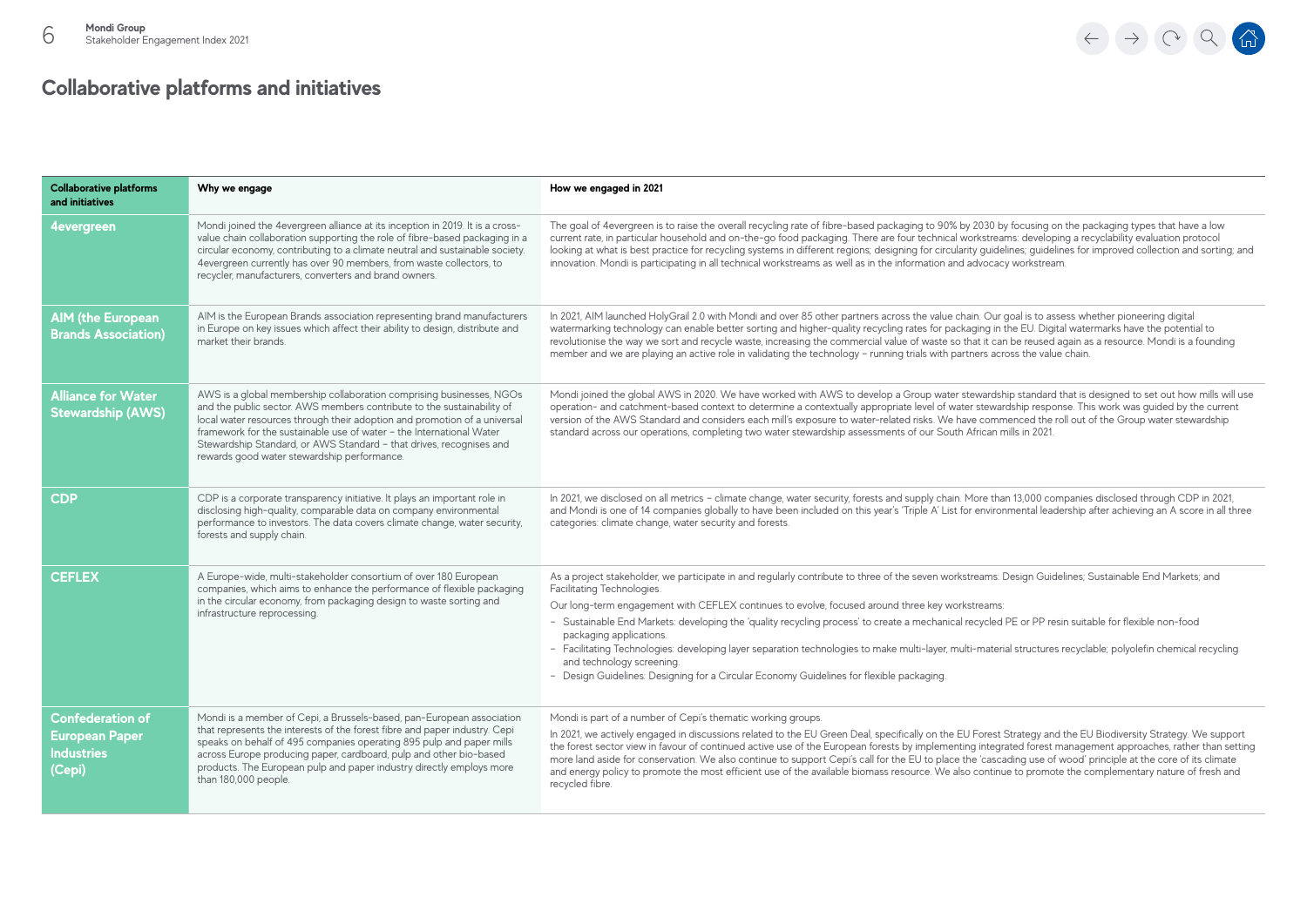

| <b>Collaborative platforms</b><br>and initiatives        | Why we engage                                                                                                                                                                                                                                                                                                                                                                                          | How we engaged in 2021                                                                                                                                                                                                                                                                                                                                                                                                                                                                                                                                                                                                                                                                                                                                                                                  |
|----------------------------------------------------------|--------------------------------------------------------------------------------------------------------------------------------------------------------------------------------------------------------------------------------------------------------------------------------------------------------------------------------------------------------------------------------------------------------|---------------------------------------------------------------------------------------------------------------------------------------------------------------------------------------------------------------------------------------------------------------------------------------------------------------------------------------------------------------------------------------------------------------------------------------------------------------------------------------------------------------------------------------------------------------------------------------------------------------------------------------------------------------------------------------------------------------------------------------------------------------------------------------------------------|
| <b>Flexible Packaging</b><br><b>Europe (FPE)</b>         | FPE's core activity is representing the European flexible packaging industry<br>on the international stage. FPE represents over 85 member companies<br>operating more than 350 production sites and employing around<br>57,000 employees. FPE deals with a wide range of issues relevant to the<br>flexible packaging industry, most notably food contact, sustainability and<br>environmental issues. | Mondi has been a member of FPE's Sustainability Committee since 2004 and provides input on relevant environmental and sustainability topics raised with<br>members. FPE plays an advocacy role for the European flexible packaging industry at a regional and international level. FPE deals with a wide range of issues<br>relevant to the flexible packaging industry, most notably food contact, sustainability and environmental issues. In 2020, FPE launched its vision for flexible<br>packaging in a sustainable Europe. In collaboration with FPE and other industry partners, we are also contributing to the development of the PEF Product<br>Category Rules for flexible packaging with a supporting study.                                                                                |
| <b>Forest Stewardship</b><br>Council <sup>™</sup> (FSC™) | The FSC is an international non-profit, multi-stakeholder organisation to<br>promote responsible management of the world's forests.                                                                                                                                                                                                                                                                    | Mondi is a member of FSC. In 2021, we actively participated in thematic discussions with international members in a preparation for the FSC's Virtual<br>General Assembly.                                                                                                                                                                                                                                                                                                                                                                                                                                                                                                                                                                                                                              |
|                                                          |                                                                                                                                                                                                                                                                                                                                                                                                        | We also actively engage with FSC at a national level, focusing on Russia and South Africa where we have our own forestry operations, and also high-risk<br>countries in close proximity to our main wood sourcing regions in Europe. In 2021 we exchanged experiences among FSC's national network partners in these<br>countries with a focus on sanitary loggings and their auditing techniques, aiming at field-testing opportunities after the easing of COVID-19 restrictions.                                                                                                                                                                                                                                                                                                                     |
|                                                          |                                                                                                                                                                                                                                                                                                                                                                                                        | The list of Mondi's FSC certificates for all certified operations can be found at https://info.fsc.org                                                                                                                                                                                                                                                                                                                                                                                                                                                                                                                                                                                                                                                                                                  |
| <b>One Young World</b>                                   | A global forum for young leaders, One Young World identifies, promotes<br>and connects the world's most impactful young leaders to create a better<br>world, with more responsible, more effective leadership. Its LEAD2030<br>initiative aims to drive progress among young leaders in delivering the UN<br>Sustainable Development Goals.                                                            | Mondi supported the LEAD2030 initiative of One Young World for the third year in 2021, with our sponsorship of SDG12 (responsible consumption and<br>production). Our challenge to young entrepreneurs up to age 30 was, 'How can we turn waste by the packaging industry into raw materials of inherent value?'<br>Mondi committed to invest \$50,000 and 12 months of mentorship in a youth-led project, with Genecis Bioindustries submitting the winning proposal. Genecis<br>makes compostable plastics from food waste. The sponsorship will allow founder, Luna, and her team to find new applications for bio-based polymers (PHAs)<br>and will help enable Genecis to scale the business and develop marketing and commercialisation strategies to bring biodegradable plastics to the market. |
| <b>Paper Profile</b>                                     | Paper Profile is a global, voluntary declaration scheme for presenting<br>uniform environmental product information related to pulp and paper<br>production. It enables the professional paper buyer to make well-informed<br>product choices.                                                                                                                                                         | Mondi's Group Environmental Manager is a member of the Paper Profile steering committee. Mondi is also a member of the technical working group, which is<br>helping to generate and improve a standardised description of paper product characteristics.                                                                                                                                                                                                                                                                                                                                                                                                                                                                                                                                                |
| <b>Silver Taiga</b><br><b>Foundation</b>                 | Silver Taiga Foundation was founded to promote sustainable management<br>of forest landscapes and renewable natural resources in the Komi Republic                                                                                                                                                                                                                                                     | Mondi has been a sponsor of Silver Taiga Foundation's work since 2008. Silver Taiga Foundation continually provides us, and other forest stakeholders in the<br>Komi Republic, with relevant environmental information and technical support.                                                                                                                                                                                                                                                                                                                                                                                                                                                                                                                                                           |
|                                                          | and other regions of the Russian Federation. We work with Silver Taiga<br>Foundation to develop boreal forestry best practice in the Komi Republic.<br>We also participate in shared projects with WWF-Russia.                                                                                                                                                                                         | We continued our work on the evaluation of long-term impacts of logging operations on biodiversity and ecosystems, water and soil resources, and also<br>carbon pools. Silver Taiga Foundation particularly focuses on improving the understanding of risks and opportunities in the context of Komi Republic and on<br>enhancing access of forestry companies and stakeholders to best available knowledge and guidance. In November 2021, Silver Taiga Foundation arranged<br>a regular Regional Forest Dialogue with local experts and stakeholders to discuss the knowledge accumulated over the last 10-15 years, which was made<br>available to a wider audience via video recording.                                                                                                             |
| <b>The Ellen MacArthur</b><br><b>Foundation</b>          | The Ellen MacArthur Foundation works with business, government and<br>academia to accelerate the transition to the circular economy. Since its<br>creation, the charity has emerged as a global thought leader, establishing<br>the circular economy on the agenda of decision-makers globally.                                                                                                        | Mondi is a member of the Ellen MacArthur Foundation's New Plastics Economy, which brings together leading businesses and experts to rethink and redesign<br>the future of plastics, starting with packaging. In October 2018, we signed up to the New Plastics Economy's Global Commitment, made by leading brand<br>owners, retailers and packaging, to work towards a 100% reusable, recyclable or compostable packaging target by 2025. In 2020, Mondi was a founding<br>member of the pioneer project HolyGrail 2.0 and in 2021, continues to support the validation of the digital watermarking technology to improve separation<br>of waste, and report on our progress under the Global Commitment.                                                                                              |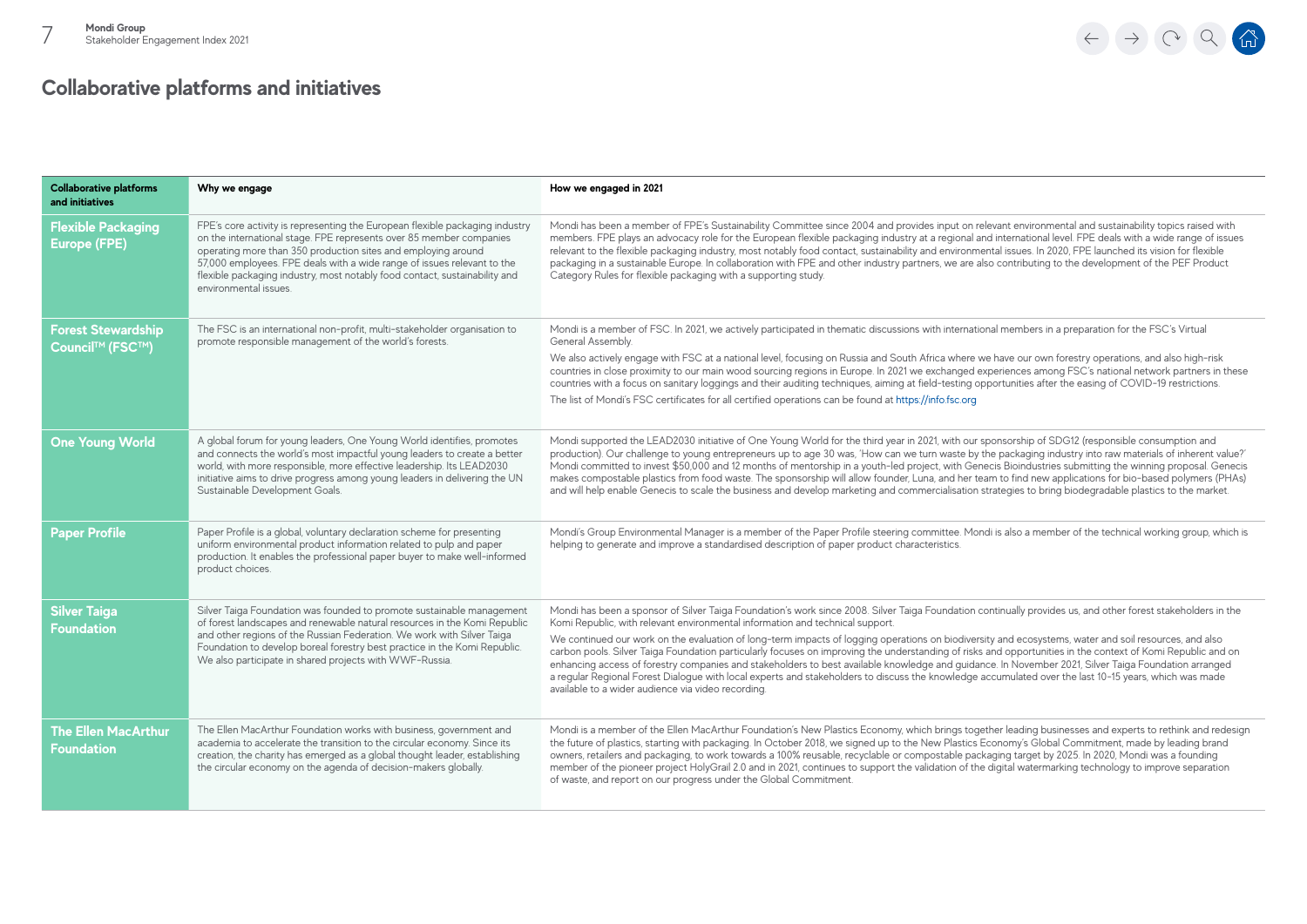| <b>Collaborative platforms</b><br>and initiatives                                                  | Why we engage                                                                                                                                                                                                                                                                                                                   | How we engaged in 2021                                                                                                                                                                                                                                                                                                                                                                                                                                                                                                                                                                                                                                                                                                                                                                                                                                                                                                                                                                                                                                                                                                                                                     |
|----------------------------------------------------------------------------------------------------|---------------------------------------------------------------------------------------------------------------------------------------------------------------------------------------------------------------------------------------------------------------------------------------------------------------------------------|----------------------------------------------------------------------------------------------------------------------------------------------------------------------------------------------------------------------------------------------------------------------------------------------------------------------------------------------------------------------------------------------------------------------------------------------------------------------------------------------------------------------------------------------------------------------------------------------------------------------------------------------------------------------------------------------------------------------------------------------------------------------------------------------------------------------------------------------------------------------------------------------------------------------------------------------------------------------------------------------------------------------------------------------------------------------------------------------------------------------------------------------------------------------------|
| The High<br><b>Conservation Value</b><br><b>Resource Network</b><br>(HCVRN)                        | The HCVRN works closely with the certification schemes, NGOs, inter-<br>governmental organisations (IUCN, World Bank, FAO, UNEP, etc.) and<br>companies to bring a consistent HCV approach across all land uses.                                                                                                                | Mondi continues to support the HCVRN. By scaling up the HCV approach in non-timber commodities, we contribute to solving one of the biggest global<br>threats, namely large-scale deforestation caused by the conversion of pristine forests into agricultural land.<br>In 2021, the HCVRN arranged the first ever Global HCV Summit, which brought together more than 200 participants, including commodity producers, technical<br>organisations, certification schemes and non-governmental organisations. The objective was to explore how the HCVRN and its 31 member organisations can<br>work together to strengthen the HCV approach so that it can best contribute towards achieving the global goals.                                                                                                                                                                                                                                                                                                                                                                                                                                                            |
| The Programme for<br>the Endorsement of<br>Forest Certification™<br>(PEFC™)                        | The PEFC is an international non-profit organisation dedicated to<br>promoting sustainable forest management through independent third-<br>party certification.                                                                                                                                                                 | Mondi is a member of PEFC and we actively participate in their processes and improvement of governance systems and certification standards. In 2021,<br>we actively engaged in PEFC's General Assembly and in thematic International Stakeholder Members' meetings to further develop PEFC in Europe to<br>complement the implementation of the new EU Forest and Biodiversity Strategies and respond to global challenges related to climate and nature,<br>as well as social aspects.<br>We also worked with PEFC at national level. For e.g., in Hungary, which provides supplementary external wood sourcing for mills in neighbouring Austria, we<br>catalysed the extension of certified forest areas and increased the supply of certified wood. The managers from our Wood Certification Network worked with<br>PEFC Austria to revise and update the Hungarian national forest certification standard. In 2021, the new standard was endorsed by PEFC in line with its newest<br>sustainable forest management benchmark.<br>The list of Mondi's PEFC certificates for all certified operations can be found at https://www.pefc.org/find-certified.              |
| <b>United Nations</b><br><b>Global Compact</b><br>(UNGC)                                           | A voluntary initiative to encourage businesses worldwide to reinforce<br>socially responsible business practices and demonstrate commitment to<br>universal principles in the areas of human rights, employment, environment<br>and anti-corruption.                                                                            | In 2021, our Communication on Progress (CoP) met the requirements for an Advanced Level of reporting. We continue to support the UNGC's CEO Water<br>Mandate. The CoP reporting requirements are incorporated into our annual Sustainable Development report. Find our CoP here.                                                                                                                                                                                                                                                                                                                                                                                                                                                                                                                                                                                                                                                                                                                                                                                                                                                                                           |
| <b>United Nations</b><br><b>World Food</b><br><b>Programme</b><br>(WFP)                            | The WFP is the leading humanitarian organisation saving lives and<br>changing lives, delivering food assistance in emergencies and working with<br>communities to improve nutrition and build resilience, with the ultimate goal<br>of a world with zero hunger. In 2020, WFP assisted 115.5 million people in<br>84 countries. | In 2021, we announced a US \$1 million three-year partnership with WFP to improve quality standards for its packaging while minimising environmental impacts,<br>by drawing on Mondi's leading packaging expertise and financial contribution. Over the next three years, the goal is to develop robust and effective quidance<br>for WFP's global network of food manufacturers and local suppliers as well as for the wider humanitarian community. In 2021, we participated at a Food Aid<br>Packaging meeting to share insights on the aims and approach behind our partnership, as well as first results of our analysis of a high energy biscuit packaging<br>to prolong shelf life.                                                                                                                                                                                                                                                                                                                                                                                                                                                                                 |
| <b>We Mean Business</b><br>coalition                                                               | We Mean Business coalition is a global non-profit coalition working with<br>the world's most influential businesses to take action on climate change.<br>They aim to catalyse business leadership to drive policy ambition and<br>accelerate the transition to a low-carbon economy.                                            | Mondi is a member of the We Mean Business coalition. We support its Responsible Corporate Engagement in Climate Policy and the Science Based Targets<br>initiative (SBTi) by setting up a process to internally audit all activities that influence climate policy, ensuring consistency of those activities and communicating<br>on actions and outcomes via the CDP disclosure and Climate Savers partnership. Mondi has also committed to support the global transition to a low-carbon<br>economy by positively influencing our sector and policy makers through responsible engagement on climate policy.                                                                                                                                                                                                                                                                                                                                                                                                                                                                                                                                                             |
| <b>World Business</b><br><b>Council for</b><br><b>Sustainable</b><br><b>Development</b><br>(WBCSD) | The WBCSD is a global, CEO-led community of over 200 of the world's<br>leading sustainable businesses, including many of our key customers,<br>working collectively to accelerate the system transformations needed<br>for a net zero, nature positive and more equitable future.                                               | Mondi is a member and co-chair of WBCSD's Forest Solutions Group (FSG), comprising two areas of focus: Sustainable Working Forests; and Sustainable<br>Bio-Economy. As part of the FSG, we continue to promote a transformational role of the forest sector in global climate and nature strategies.<br>In 2021, Mondi and other members of the FSG worked together to develop the 'Forest Sector Net Zero Roadmap', which clearly articulates how sustainable<br>working forests and their products are a key part of the solution to a net-zero economy through a combination of three levers of impact: through<br>decarbonisation (reducing operational emissions), sequestration (increasing carbon removals) and substitution (growing the circular bioeconomy)<br>Through WBCSD, we were also actively involved in cross-sectoral projects, such as the GHG protocol development for ensuring clear carbon accounting rules.<br>We also engaged in the early stages of the Science Based Targets for Nature and Taskforce for Nature-based Financial Disclosure frameworks, which aim to<br>achieve streamlined guidance on nature-related actions and disclosures. |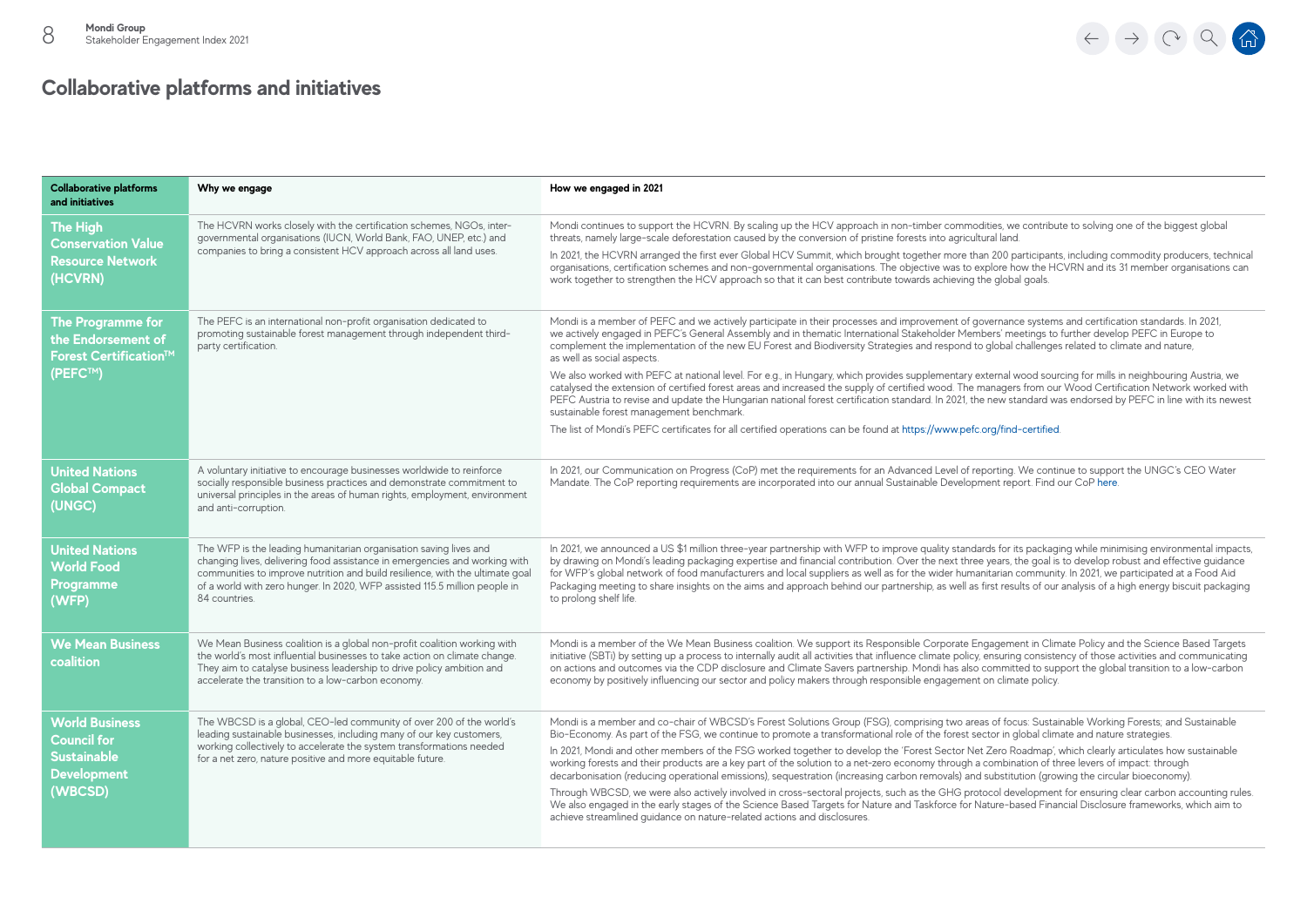

| <b>Collaborative platforms</b><br>and initiatives                         | Why we engage                                                                                                                                                                                                                                                                                                                                                                                                                                                                                                                                                                                                                                      | How we engaged in 2021                                                                                                                                                                                                                                                                                                                                                                                                                                                                                                                                                                                                                                                                                                                                                                                                                                                                                                                                                                                                                                                 |
|---------------------------------------------------------------------------|----------------------------------------------------------------------------------------------------------------------------------------------------------------------------------------------------------------------------------------------------------------------------------------------------------------------------------------------------------------------------------------------------------------------------------------------------------------------------------------------------------------------------------------------------------------------------------------------------------------------------------------------------|------------------------------------------------------------------------------------------------------------------------------------------------------------------------------------------------------------------------------------------------------------------------------------------------------------------------------------------------------------------------------------------------------------------------------------------------------------------------------------------------------------------------------------------------------------------------------------------------------------------------------------------------------------------------------------------------------------------------------------------------------------------------------------------------------------------------------------------------------------------------------------------------------------------------------------------------------------------------------------------------------------------------------------------------------------------------|
| <b>WWF Climate Savers</b><br>programme                                    | WWF Climate Savers programme is a climate leadership programme that<br>seeks to transform businesses into leaders of the low-carbon economy<br>by inspiring a change in thinking about climate solutions, and as agents of<br>change within their sphere of influence.                                                                                                                                                                                                                                                                                                                                                                             | As a member of Climate Savers, we support the transformation to a low-carbon economy. In 2019, our science-based GHG reduction targets were approved<br>by the SBTi <sup>1</sup> . Our work with Climate Savers and the Austrian CLIMATE GROUP support us to prepare a plan, which we announced in 2021. The Net-Zero plan,<br>which has been designed to align with SBTi's new net-zero standard, commits to reducing greenhouse gas (GHG) emissions across Scopes 1, 2 and 3 in line<br>with a 1.5°C scenario. The Net-Zero plan builds on our MAP2030 sustainability framework.                                                                                                                                                                                                                                                                                                                                                                                                                                                                                     |
| <b>Russian</b><br><b>Boreal Forest</b><br><b>Platform</b><br>(BFP)        | Established in 2015 by WWF, Mondi and the Silver Taiga Foundation.<br>the BFP aims to bring stakeholders together across the boreal forest to<br>develop a shared understanding of responsible forest management and<br>to optimise yields from commercial forests, while conserving Intact Forest<br>Landscapes (IFLs) and other HCV areas.                                                                                                                                                                                                                                                                                                       | We continued to support the BFP and its initiatives. In 2021, BFP made available a 'Sustainable forest management practices database' on its website,<br>developed within the Kolarctic project. Mondi supported the development of the structure of this database and the testing of its functionality. This database<br>aims to improve accessibility of available forestry practices, including those we review during BFP field study tours, to forest companies and stakeholders. In<br>2021, the BFP also supported the successful relaunch of the Working Group on Sustainable Forestry Intensification, hosted by the Federal Ministry of Natural<br>Resources, and engaged with the forest companies and forest authorities to define key priority areas.                                                                                                                                                                                                                                                                                                     |
| <b>WWF-Mondi Water</b><br><b>Stewardship</b><br>Partnership<br>(WWF-MWSP) | South Africa is a water-stressed country and freshwater ecosystems are<br>vital to wildlife, people and our business. The WWF-MWSP is the next<br>evolutional phase of the WWF-Mondi Wetlands Programme, which<br>focused on the restoration of wetlands in forestry plantations. The WWF-<br>MWSP's scope extends beyond our own plantation boundaries to include<br>the agricultural sector, small forest growers and other key stakeholders<br>with a shared interest in maintaining freshwater ecosystems and services.<br>It promotes the landscape approach to water stewardship through<br>collective action across whole water catchments. | We extended the WWF-MWSP for a further three years and continued to collaborate for effective water stewardship outcomes in prioritised water source<br>areas, with a focus on catchment-level engagement of key land users, such as the agriculture and forestry sectors. We will continue to work on strengthening<br>water resource management and governance in the uMhlathuze catchment (Zululand Coastal Plain Aquifer) and in the uMkhomazi catchment (Southern<br>Drakensberg). The aim is to have four strategic water source areas with more effective water stewardship project implementation. One of the notable<br>successes is that our partnership supported engagement of other companies from the agricultural and forestry sector in long-term water stewardship<br>programmes with WWF and other organisations.<br>In 2021, Mondi supported the development of high-resolution risk data at the European level within the relaunched WWF Water Risk Filter 6.0 to help<br>companies gain more detailed understanding of water risks across Europe. |